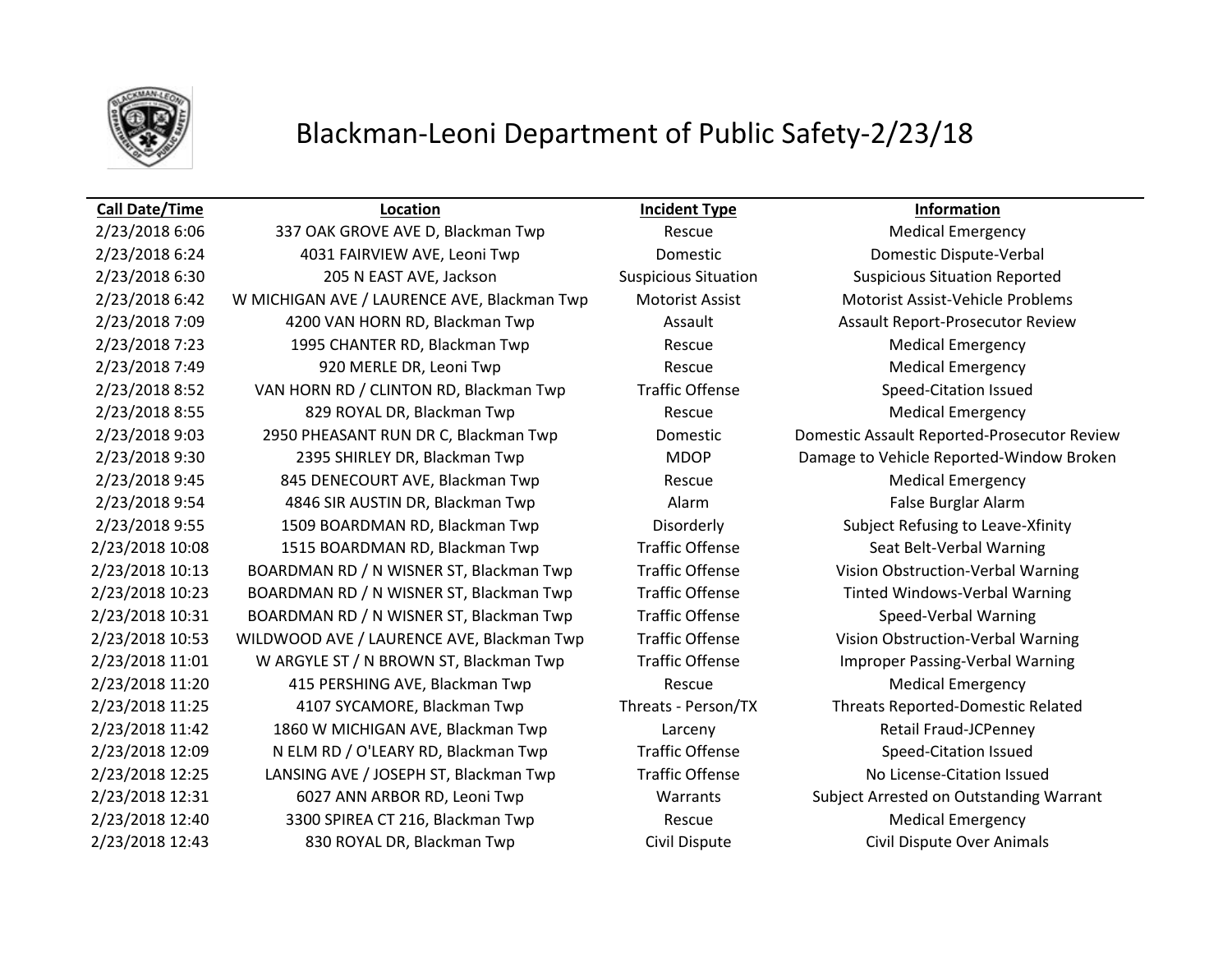

## Blackman-Leoni Department of Public Safety-2/23/18

### **Call Date/Time Location Incident Type Information**

2/23/2018 12:58 1700 W MICHIGAN AVE, Blackman Twp **Accident PPDA** Private Property Accident-Wal-Mart 2/23/2018 13:21 1700 W MICHIGAN AVE, Blackman Twp Citizen Assist Citizen Assist-Wal-Mart 2/23/2018 13:26 E I 94 / W MICHIGAN AVE, Parma Twp Traffic Offense Careless Driving-Citation Issued 2/23/2018 13:51 2410 W MAIN ST, Blackman Twp Found Property Found Wallet Reported 2/23/2018 14:15 LANSING AVE / SHIRLEY DR, Blackman Twp Traffic Offense Speed-Verbal Warning 2/23/2018 14:26 1425 W PARNALL RD, Blackman Twp Traffic Offense Improper Turn-Verbal Warning 2/23/2018 14:37 HAWKINS RD / SEYMOUR RD, Leoni Twp Traffic Offense Speed-Citation Issued 2/23/2018 14:40 207 BALLARD RD, Leoni Twp Conservation Injured Deer in Field 2/23/2018 14:49 ANN ARBOR RD / HAWKINS RD, Leoni Twp Traffic Offense Expired Plate-Citation Issued 2/23/2018 14:56 ANN ARBOR RD / N SUTTON RD, Leoni Twp Traffic Offense Seat Belt-Verbal Warning 2/23/2018 15:11 3914 W MICHIGAN AVE, Blackman Twp Suspicious Situation Suspicious Situation Reported 2/23/2018 15:14 2777 AIRPORT RD, Blackman Twp Larceny Retail Fraud-Meijer 2/23/2018 15:16 PAGE AVE / FELTERS RD, Leoni Twp Traffic Offense Speed-Citation Issued 2/23/2018 15:25 S SUTTON RD / PAGE AVE, Leoni Twp Traffic Offense Insurance-Citation Issued 2/23/2018 15:33 N SUTTON RD / E MICHIGAN AVE, Leoni Twp Traffic Offense Insurance-Citation Issued 2/23/2018 15:36 5308 RIDGEWOOD VISTA DR, Leoni Twp Suspicious Situation Suspicious Situation Reported 2/23/2018 16:01 COOPER RD / E I 94, Blackman Twp Traffic Offense No License-Citation Issued 2/23/2018 16:01 3201 HAWTHORN DR, Blackman Twp Abandoned Vehicle Abandoned Vehicle Reported 2/23/2018 16:45 717 LONGFELLOW AVE, Blackman Twp Runaway Runaway Juvenile Runaway Reported 2/23/2018 17:01 305 HUGGINS RD, Leoni Twp Rescue Rescue Medical Emergency 2/23/2018 17:09 5476 RIDGEWOOD VISTA DR, Leoni Twp Rescue Rescue Medical Emergency 2/23/2018 17:40 3712 LORETTA AVE, Blackman Twp Fraud Fraud Reported-Credit Card 2/23/2018 17:55 5560 RIDGEWOOD VISTA DR, Leoni Twp Breaking & Entering Breaking and Entering Reported 2/23/2018 19:10 235 LONG AVE, Leoni Twp Domestic Domestic Assault Arrest-Lodged at Jail

2/23/2018 13:18 E I 94 / SARGENT RD, Leoni Twp Peace Officer Welfare Check on Subjects-Unable to Locate 2/23/2018 13:28 OAK GROVE AVE / HENRY ST, Blackman Twp Warrants Subject Arrested on Outstanding Warrant 2/23/2018 16:53 5085 HUGGINS RD, Leoni Twp Warrants Subject Arrested on Outstanding Warrant 2/23/2018 18:27 901 ROSEHILL RD 162, Blackman Twp **Assault Assault Assault Reported-Travelodge-Prosecutor Review**